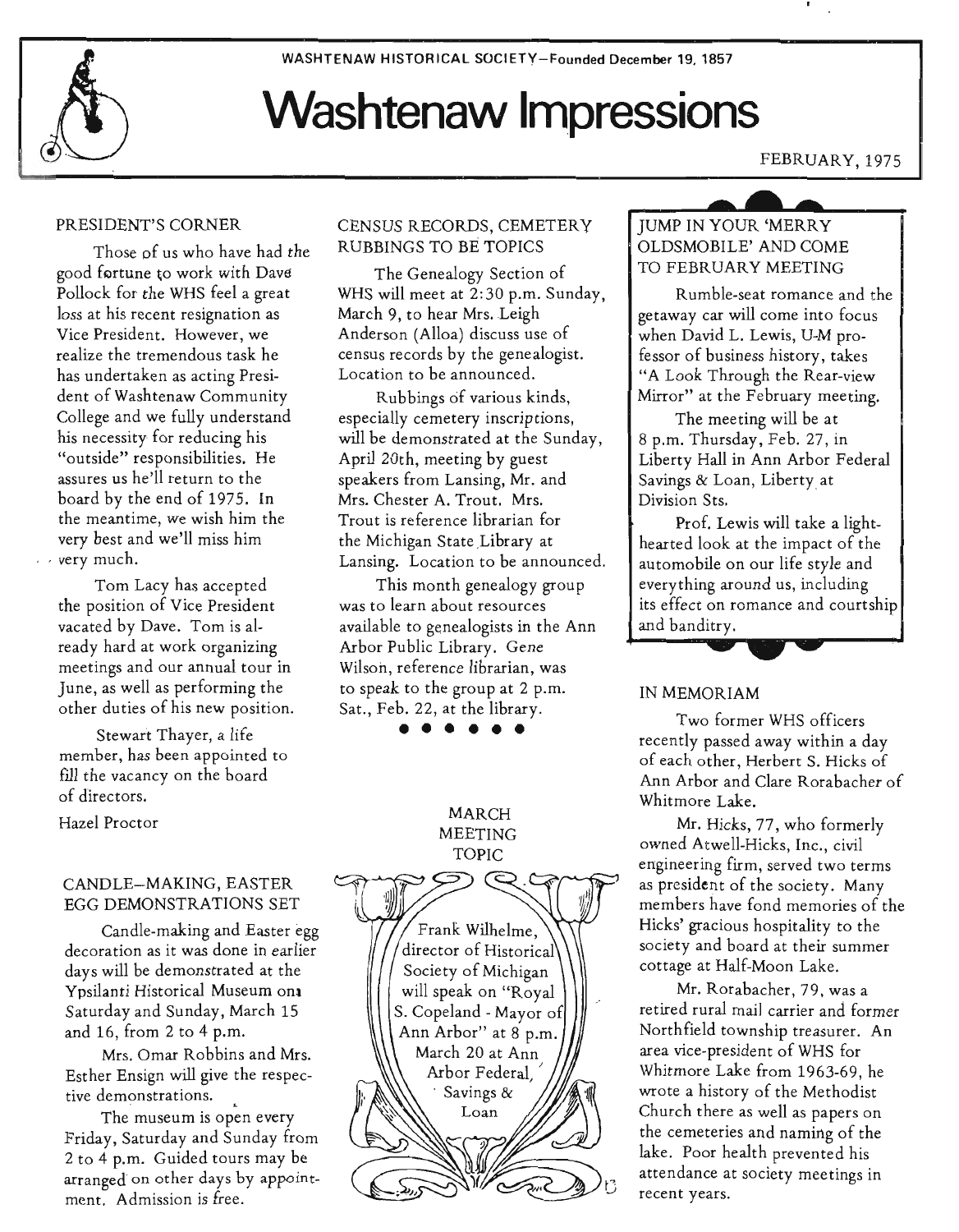# **ARNOLD'S MARCH TO** QUEBEC STILL **RUGGED TREK**

Retracing Benedict Arnold's illstarred march on Quebec is still a rugged adventure almost 200 years later although some of the hazards are different now.

Douglas W. Marshall, curator of maps and newspapers at the University's Clements Library, who participated in the more recent trek, gave an illustrated talk about it at the January. meeting of the Washtenaw Historical Society.

Arnold, not a traitor until several years later, had seized Ft. Ticonderoga with Ethan Allen earlier in 1775. Then George Washington put him in charge of the Quebec expedition. Arnold set off with 1,000 men late in Washington put him in charge of<br>the Quebec expedition. Arnold<br>set off with 1,000 men late in<br>September.

As Arnold and his men. had " done, the U-M party of six went from Newburyport, Mass., to Pittston, Me., by ship in the summer of 1973. There they started up the Kennebec River by canoe from the same farm . and sawmill where Arnold had obtained 200 bateaux (small boats) for his trip.

They followed the route Arnold took, 90 miles up the Kennebec, over the "Great Carrying Place" to the Dead. River, then over the border at the "Height of Land", and 120 miles down the Chaudiere and Etchemin Rivers to Quebec.

In Maine they found Arnold . something of a hero. A lake, a rock and a motel are named for him as well as a river in Canada. The Arnold Expedition Historical Society of Gardiner, Me., met them at the start of their trip. Next fall, they learned, the Arnold Society, 600 strong, will re-enact Arnold's march on the 200th anniversary.



### CANOE IRRETRIEVABLY LODGED IN ROCKS

Arnold's expedition had many problems. The boats, hurriedly made of green wood, leaked. He got a late start and ran into ice, snow, a hurricane, Indians, illness and starvation, not to mention the hostile English at Quebec:

Marshall's group made the trip in 19 days compared to 46 for Arnold. However, they found the trip still a test of physical stamina, especially the miles-long double and triple portages necessary to move canoes and their 90 pound backpacks. Some of the portages were uphill. One day they progressed only fouf miles across a swamp.

Neither were the rivers all smooth paddling. They encountered rapids and' waterfalls like Arnold, . but unlike him they also had to . cope with pollution, about 15 dams and massive log booms, especially on the Kennebec.

The first 90 miles up the Kennebec were all upstream, of course, quite a challenge in itself for usually desk-bound scholars.

From shore, some of the Mainers, or "Mainiacs" as some call them, would call out in a friendly down East accent, "You're going the wrong way!" Marshall related.

Confronted by a river full of logs, they had to walk their canoes along steep rocky banks to get around them. Once around the booms, they often found themselves dodging four-foot logs, hurtling down the river on strong currents.

The dams presented difficult currents and portages that Arnold didn't have. Also Arnold's men could drink and fish from the river but the U-M party found the water not safe to swim in let alone drink: Canadian towns dump untreated sewage directly into the rivers. Industry pollutes the Kennebec. No amount of Halazon could purify the water of chemical pollufion, Marshall noted. It only acts on the biological impurities.

At the Great Carrying Place the three ponds were clear and drinkable. Here they met the only other canoe party on the trip, a group of high school R.O.T.C. candidates.

In a shallow rocky section of the Dead River where they had to wade and drag qr push their canoes nearly 14 miles, Mike Bennett slipped and fractured his kneecap and had to leave the trip. It was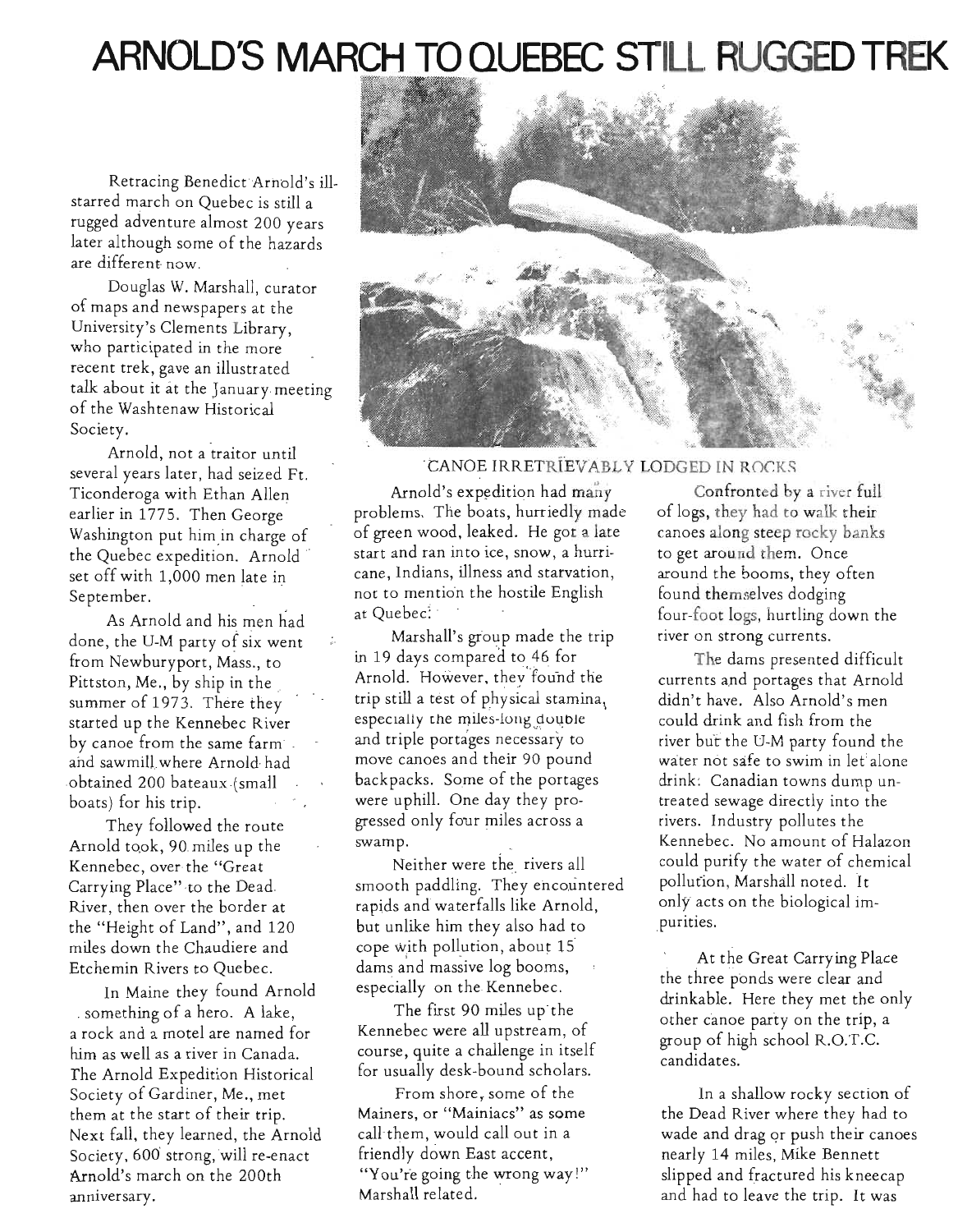40 miles to the nearest medical care.

Because of his leaving, one fiberglass canoe was left at the border. One night while the group slept along the Chaudiere River, the river rose and swept the remaining two aluminum canoes into a waterfall five miles below. A local kayak club tried unsuccessfully to lassoo the one lodged in rhe rocks. The other, though battered, was retrieved and beaten back into shape at a body shop. On the rest of the trip they look turns paddling and walking by road.

Near where Bennett hurt his knee, about 400 of Arnold's men rurned back. Near where the U-M group lost a canoe, several of Arnold's canoes capsized and were swept over the falls. Only one of Arnold's original bateaux made it to Quebec and also only one of the modern ones.

At Quebec, they arrived a day earlier than expected. fouling up plans of two Canadian television film crews but making the front page of Le Soleil (newspaper). They had a friendly reception except for the guard who pushed them away as they ran up an American flag in the fort.

Unfortunately for Arnold, he didn't surprise the British. They had intercepted his communications with French Canadian supporters and were ready for him. Then all he could do was lay seige to Quebec. Gen. Montgomery arrived to assist him after taking Montreal. Finally the two American generals attacked the last day of 1775 because some of their troops' enlistments expired , the next day. ,

Montgomery was killed and Arnold wounded, though he escaped. The British took several hundred prisoners.

. Had Arnold succeeded Canada might now be part of the U. S. Even though he didn't the march is still one of the most extra-

# PIONEER SOCIETY MET ALL DAY IN 1875, HEARD PAPERS LATER USED IN CHAPMAN'S COUNTY HISTORY

'If you were forty years old and had lived in Washtenaw County twenty-five years 'in 1875, you were considered a " pioneer" and eligible to join the Washtenaw County Pioneer Society, forerunner of the Washtenaw County Historical Society.

The Pioneer Society had been founded in 1873 for the purpose of preserving the biographical, statistical, and historical records of the county. In the minutes of the allday meeting on Monday, February 1st 1875, written in' beautiful script by C. A. Chapin, Recording Secretary, we can see how the Pioneer Society encouraged the recording of local history.

"Washtenaw County Pioneer Society, Warner's HaIl Dexter, Monday Feb'y 1st 1875. The Society met pursuant to adjournment in the Village of Dexter. In the absence of the proper officers the meeting was called to order by Mr. Wm A. Jones, Vice President, for the Town of Dexter. The minutes of the meeting on December 7th'were read & approved. On motion of Dr. Gray, Mr. Jeremiah D. Williams read the continuation of the history of the Town of Webster (second part). On motion of Mr. J.G. Koch, Mr. Jacob Preston, now of Grass Lake, read an interesting paper on the early settlement and history of the Town of Freedom."

At this point let's listen to an interesting description of German families in the township from Jacob Preston's paper: "The German

~ ,

Arnold had launched into scarcely known wilderness without reconnaissance maps, Marshall noted. Even in 1973, Marshall, the cartographer for the trip, added details to the maps.

### By Nan Hodges

settlers were very industrious. Their wives brought up as tillers of the soil, were great helps to their husbands, in the field. Caring more for their farms, than their house work, more for their cattle than their babies, and their economy in dress enabled them to devote much time to such business. They even boasted that they could 'beat the hired man in his swath any day'. One woman said 'its only the child lying in the shade, hinders me from raking and binding all a man can cradle in a day.' They were proud of their achievements in the field. They sheared sheep and drove high spirited teams better than the men. Many of these Germans began poor but frugality and persevering industry enabled them to amass fortunes."

"On motion the thanks of the Society was voted to Messrs. Williams and Preston for their very entertaining and interesting papers. On motion the Society adjourned to meet again at half past one clock P.M.

 $After no on Session$ 

The Society met pursuant to adjournment and was called to order by the Chairman. On motion the paper prepared by Mr. John L. . Clements now of Ada, Kent Co., was read by Mr. McMillan, Editor of the Dexter Leader. This paper was on the early history of the Town of Lima. Mr. Morell Goodrich of the Town of Lima presented and read a paper on the Towns of Lima and Dexter."

Mr. Goodrich described what it was like for Easterners to move into a rude cabin in Dexter in 1827: "The next day after staying with the kind Doctor C. Nichols and lady over night, we boy.s, with the Doctor for our guide, took a tramp or walk up to father's farm, situated about one mile west of Dexter village. On arriving there we found a man by the name of

ordinary military adventures. of the 18th century.